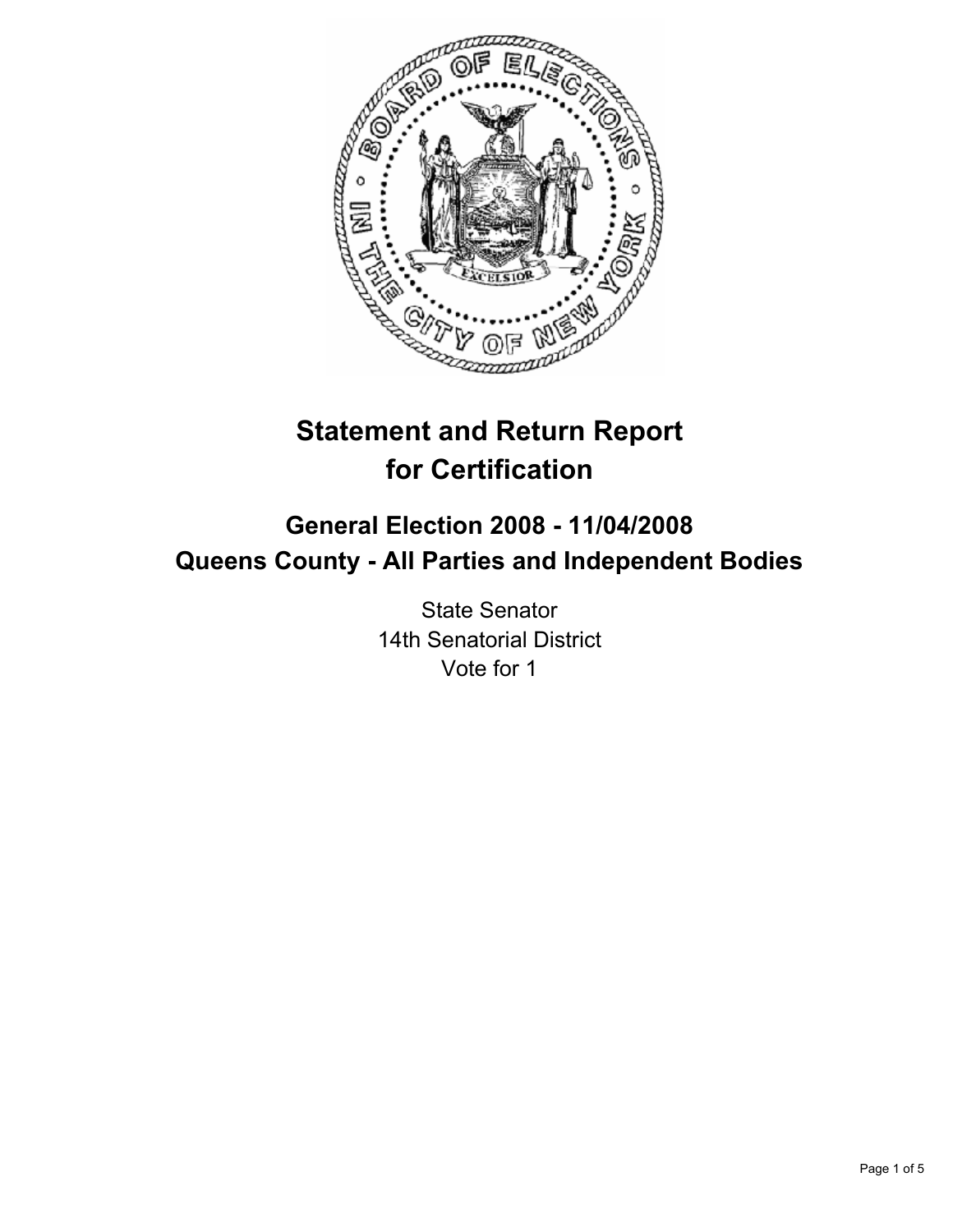

### **Assembly District 23**

| PUBLIC COUNTER                     | 18,738 |  |
|------------------------------------|--------|--|
| <b>EMERGENCY</b>                   | 16     |  |
| ABSENTEE/MILITARY                  | 846    |  |
| AFFIDAVIT                          | 675    |  |
| <b>Total Ballots</b>               | 20,500 |  |
| MALCOLM A SMITH (DEMOCRATIC)       | 9,118  |  |
| MALCOLM A SMITH (WORKING FAMILIES) | 427    |  |
| ARTHUR MCGOLDRICK (WRITE-IN)       |        |  |
| <b>ISSAC BRAUN (WRITE-IN)</b>      |        |  |
| JOEY SMITH (WRITE-IN)              |        |  |
| JOSEPH ADDABBO (WRITE-IN)          |        |  |
| <b>Total Votes</b>                 | 9,549  |  |
| Unrecorded                         | 10.951 |  |

**Assembly District 24**

| <b>PUBLIC COUNTER</b>              | 1,112 |
|------------------------------------|-------|
| <b>EMERGENCY</b>                   | 0     |
| ABSENTEE/MILITARY                  | 26    |
| AFFIDAVIT                          | 66    |
| <b>Total Ballots</b>               | 1,206 |
| MALCOLM A SMITH (DEMOCRATIC)       | 862   |
| MALCOLM A SMITH (WORKING FAMILIES) | 21    |
| <b>Total Votes</b>                 | 883   |
| Unrecorded                         | 323   |

**Assembly District 25**

| PUBLIC COUNTER                     | 9,063 |  |
|------------------------------------|-------|--|
| <b>EMERGENCY</b>                   | 60    |  |
| ABSENTEE/MILITARY                  | 271   |  |
| AFFIDAVIT                          | 406   |  |
| <b>Total Ballots</b>               | 9,891 |  |
| MALCOLM A SMITH (DEMOCRATIC)       | 5,910 |  |
| MALCOLM A SMITH (WORKING FAMILIES) | 233   |  |
| <b>Total Votes</b>                 | 6,143 |  |
| Unrecorded                         | 3.748 |  |

#### **Assembly District 27**

| PUBLIC COUNTER                     | 2,816 |
|------------------------------------|-------|
| <b>EMERGENCY</b>                   | 2     |
| ABSENTEE/MILITARY                  | 192   |
| AFFIDAVIT                          | 88    |
| <b>Total Ballots</b>               | 3,140 |
| MALCOLM A SMITH (DEMOCRATIC)       | 1,829 |
| MALCOLM A SMITH (WORKING FAMILIES) | 65    |
| <b>GREG PALEST (WRITE-IN)</b>      |       |
| <b>Total Votes</b>                 | 1,895 |
| Unrecorded                         | 1.245 |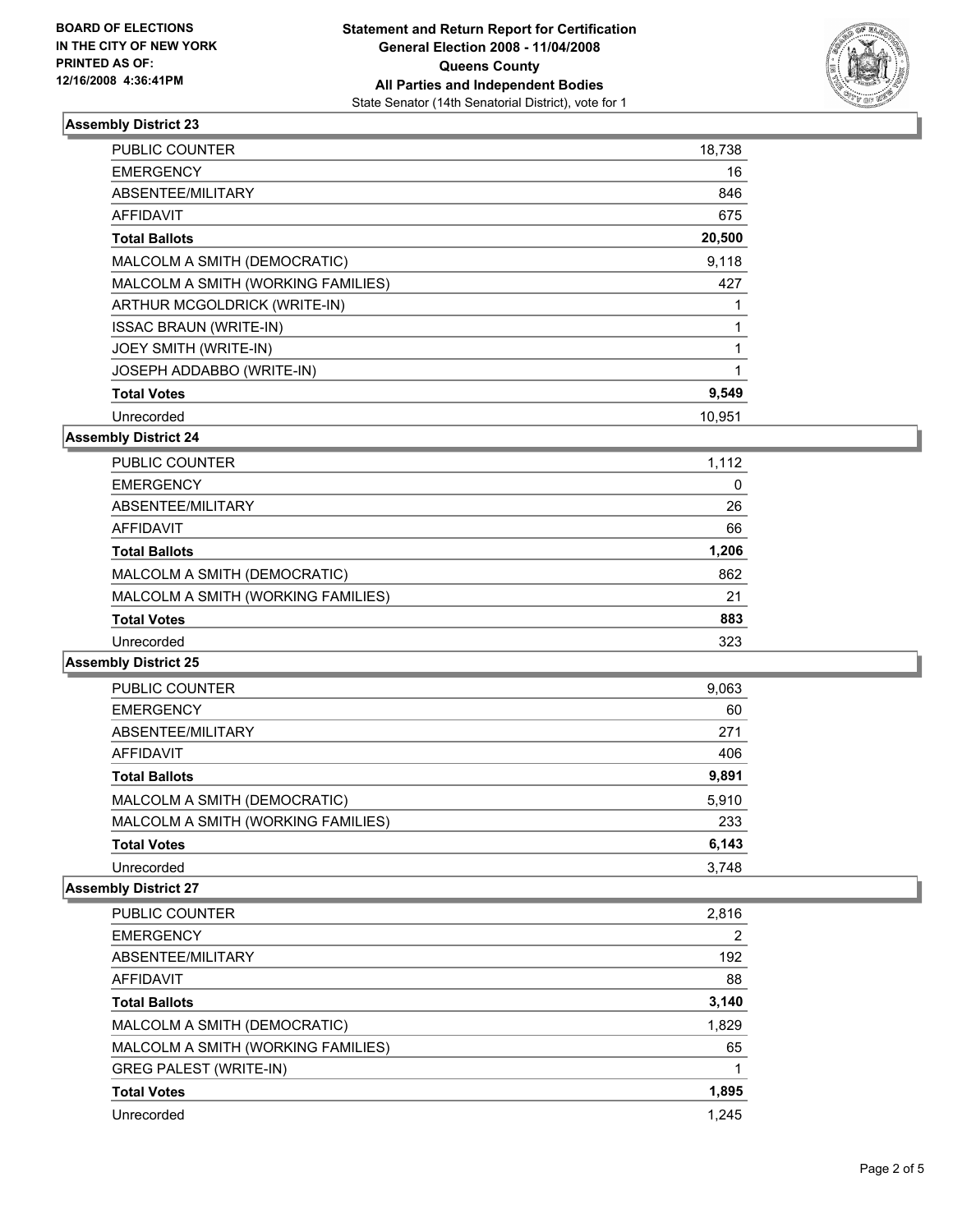

#### **Assembly District 28**

| PUBLIC COUNTER                     | 942 |
|------------------------------------|-----|
| EMERGENCY                          | 0   |
| ABSENTEE/MILITARY                  | 22  |
| AFFIDAVIT                          | 23  |
| Total Ballots                      | 995 |
| MALCOLM A SMITH (DEMOCRATIC)       | 579 |
| MALCOLM A SMITH (WORKING FAMILIES) | 21  |
| Total Votes                        | 600 |
| Unrecorded                         | 395 |

#### **Assembly District 29**

| PUBLIC COUNTER                     | 18,257 |
|------------------------------------|--------|
| <b>EMERGENCY</b>                   |        |
| ABSENTEE/MILITARY                  | 423    |
| AFFIDAVIT                          | 760    |
| <b>Total Ballots</b>               | 19,470 |
| MALCOLM A SMITH (DEMOCRATIC)       | 13,743 |
| MALCOLM A SMITH (WORKING FAMILIES) | 298    |
| FRANK PADAVAN (WRITE-IN)           | 4      |
| MARY L CROWIN (WRITE-IN)           |        |
| <b>Total Votes</b>                 | 14,046 |
| Unrecorded                         | 5,424  |

#### **Assembly District 31**

| PUBLIC COUNTER                     | 15,292 |  |
|------------------------------------|--------|--|
| <b>EMERGENCY</b>                   | 156    |  |
| ABSENTEE/MILITARY                  | 534    |  |
| AFFIDAVIT                          | 943    |  |
| <b>Total Ballots</b>               | 16,986 |  |
| MALCOLM A SMITH (DEMOCRATIC)       | 11,655 |  |
| MALCOLM A SMITH (WORKING FAMILIES) | 331    |  |
| JAQUES VAN DAM (WRITE-IN)          |        |  |
| <b>Total Votes</b>                 | 11,987 |  |
| Unrecorded                         | 4,999  |  |

#### **Assembly District 32**

| PUBLIC COUNTER                     | 1,441 |
|------------------------------------|-------|
| <b>EMERGENCY</b>                   | 0     |
| ABSENTEE/MILITARY                  | 16    |
| AFFIDAVIT                          | 61    |
| <b>Total Ballots</b>               | 1,519 |
| MALCOLM A SMITH (DEMOCRATIC)       | 998   |
| MALCOLM A SMITH (WORKING FAMILIES) | 24    |
| <b>Total Votes</b>                 | 1,022 |
| Unrecorded                         | 497   |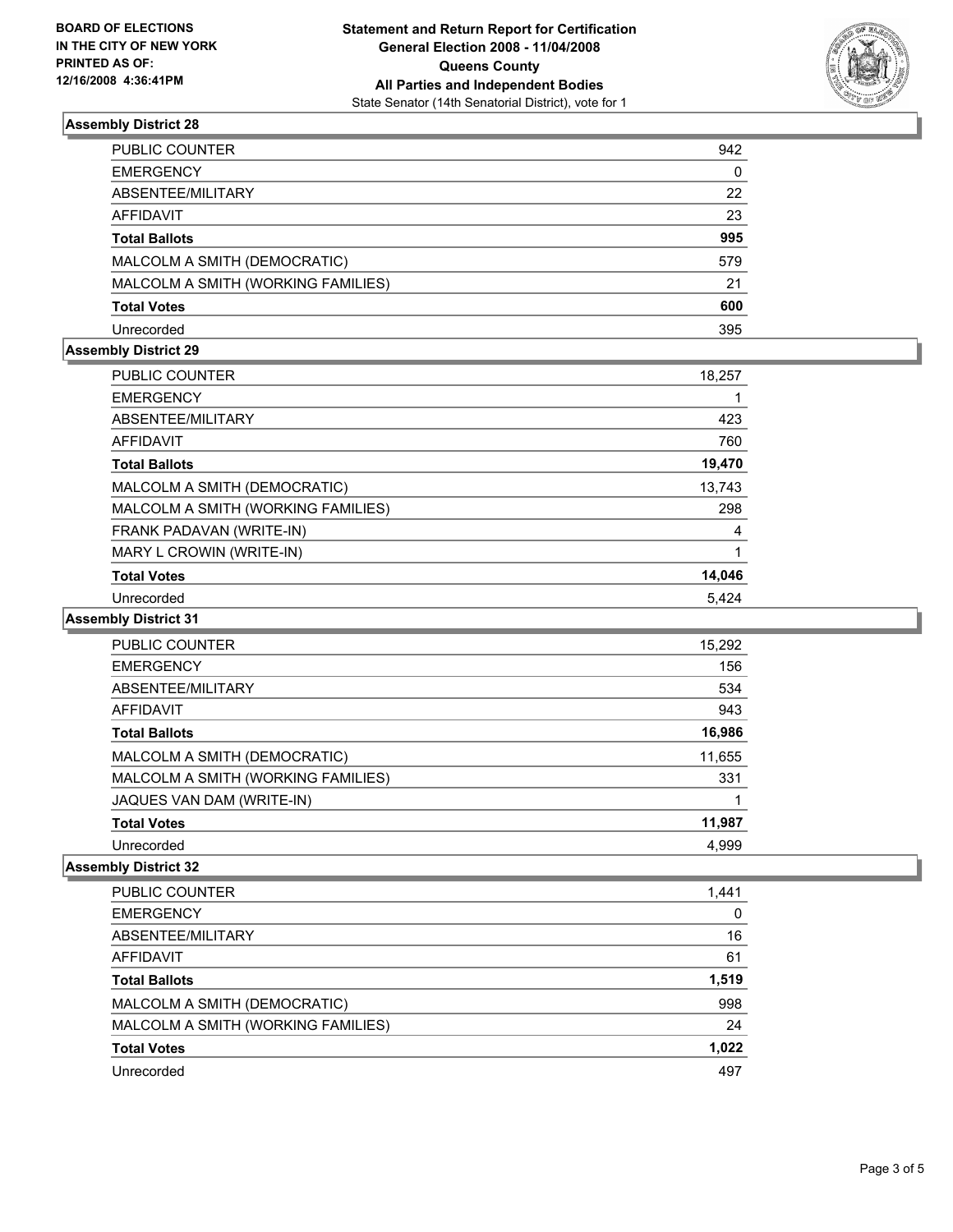

#### **Assembly District 33**

| PUBLIC COUNTER                     | 32,772 |
|------------------------------------|--------|
| <b>EMERGENCY</b>                   | 68     |
| ABSENTEE/MILITARY                  | 758    |
| AFFIDAVIT                          | 1,214  |
| <b>Total Ballots</b>               | 34,889 |
| MALCOLM A SMITH (DEMOCRATIC)       | 26,162 |
| MALCOLM A SMITH (WORKING FAMILIES) | 609    |
| ROZ ONEIL (WRITE-IN)               |        |
| <b>RUBEN WILLS (WRITE-IN)</b>      | 3      |
| <b>Total Votes</b>                 | 26,775 |
| Unrecorded                         | 8.114  |